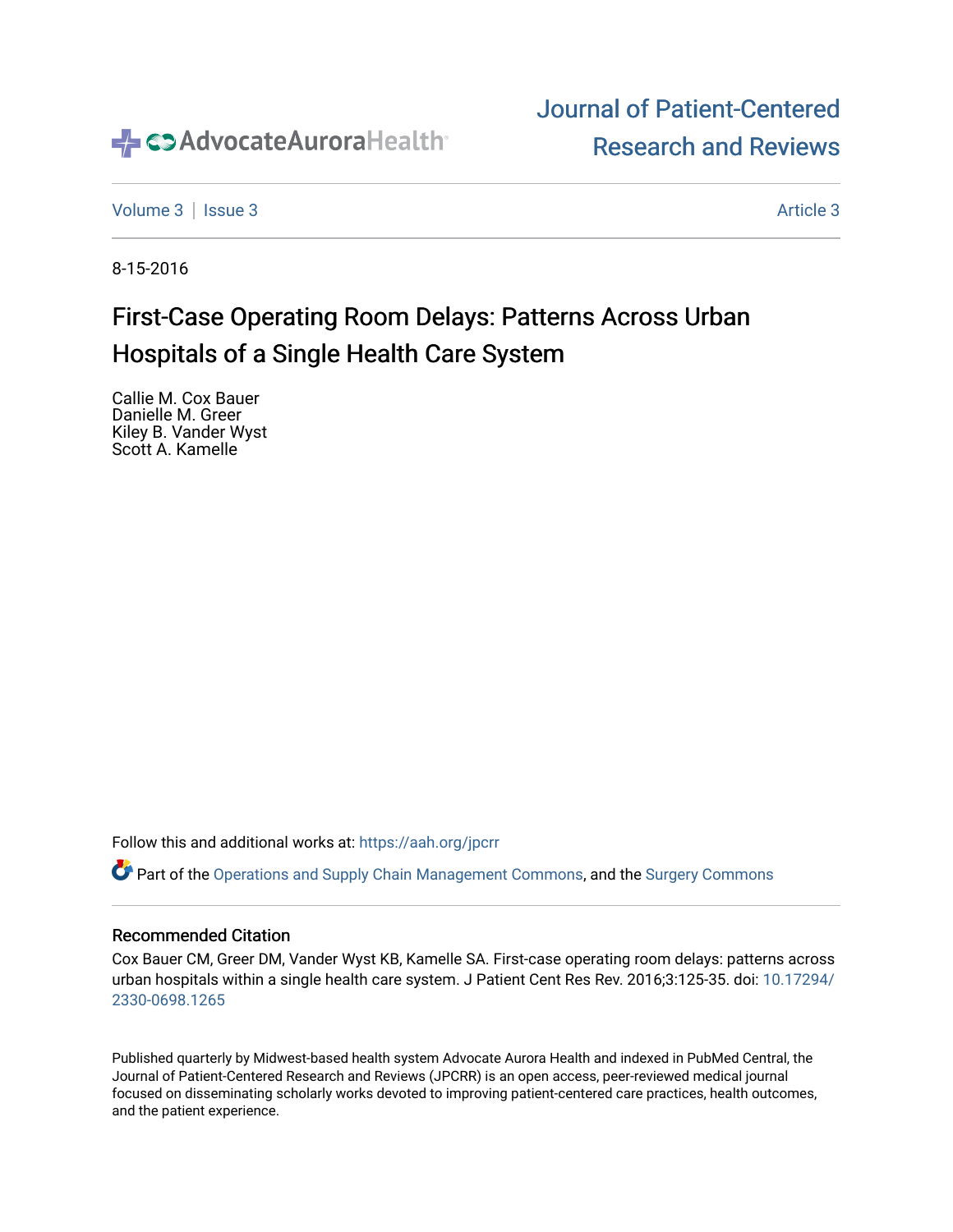# **First-Case Operating Room Delays: Patterns Across Urban Hospitals Within a Single Health Care System**

Callie M. Cox Bauer, DO,<sup>1</sup> Danielle M. Greer, PhD,<sup>2</sup> Kiley B. Vander Wyst, MPH,<sup>2</sup> Scott A. Kamelle, MD<sup>3</sup>

*1 Department of Obstetrics and Gynecology, Aurora Sinai Medical Center, Aurora Health Care, Milwaukee, WI 2 Aurora University of Wisconsin Medical Group and Center for Urban Population Health, Aurora Health Care, Milwaukee, WI*

*3 Department of Oncology, Aurora St. Luke's Medical Center, Aurora Health Care, Milwaukee, WI* 

| <b>Purpose</b>     | Operating room delays decrease health care system efficiency and increase costs. To improve<br>operating room efficiency in our system, we retrospectively investigated delay frequencies, causes<br>and costs.                                                                                                                                                                                                                                                                                                                                                                                                                                                                                                                                 |
|--------------------|-------------------------------------------------------------------------------------------------------------------------------------------------------------------------------------------------------------------------------------------------------------------------------------------------------------------------------------------------------------------------------------------------------------------------------------------------------------------------------------------------------------------------------------------------------------------------------------------------------------------------------------------------------------------------------------------------------------------------------------------------|
| <b>Methods</b>     | We studied all first-of-the-day nonemergent surgical cases performed at three high-volume urban<br>hospitals of a large health system from July 2012 to November 2013. Times for patient flow from arrival<br>to procedure start and documented reasons for delay were obtained from electronic medical records.<br>Delay was defined as patient placement in the operating room later than scheduled surgery time.<br>Effects of patient characteristics, late patient arrival to the hospital, number of planned procedures,<br>years of surgeon experience, service department and hospital facility on odds of delay were examined<br>using logistic regression.                                                                            |
| <b>Results</b>     | Of 5,598 cases examined, 88% were delayed. Patients arrived late to the hospital (<2 hours before<br>scheduled surgery) in 65% of first cases. Mean time from arrival to scheduled surgery and in-room<br>placement was 104.6 and 127.4 minutes, respectively. Mean delay time was 28.2 minutes. Nearly 60%<br>of delayed cases had no documented reason for delay. For cases with documentation, causes included<br>the physician (52%), anesthesia (15%), patient (13%), staff (9%), other sources (6%) and facility (5%).<br>Regression analysis revealed age, late arrival, department and facility as significant predictors of delay.<br>Estimated delay costs, based on published figures and representing lost revenue, were \$519,388. |
| <b>Conclusions</b> | To improve operating room efficiency, multidisciplinary strategies are needed for increasing patient<br>adherence to recommended arrival times, documentation of delay by medical staff and consistency in<br>workflow patterns among facilities and departments. (J Patient Cent Res Rev. 2016;3:125-135.)                                                                                                                                                                                                                                                                                                                                                                                                                                     |
| <b>Keywords</b>    | operating room; workflow; efficiency; first case of the day; surgery; start time; case delay                                                                                                                                                                                                                                                                                                                                                                                                                                                                                                                                                                                                                                                    |

In a health care environment driven by cost containment, patient satisfaction and physician-centered reimbursement, hospital systems now pay increasing attention to waste reduction and workflow efficiency. Efficiency within the operating room (OR) has become a priority for many institutions, demonstrating significant potential for improvement in budgetary adherence.<sup>1,2</sup> However, numerous elements contribute to success in OR workflow, making it difficult to pinpoint when and

Correspondence: Callie M. Cox Bauer, DO, Department of Obstetrics and Gynecology, Brook Army Medical Center, 3551 Roger Brooke Drive, Fort Sam Houston, TX, 78234, T: 210-916-1162, Email: Callie.M.Coxbauer.mil@mail.mil

where most failures occur. Without such information, the development of action plans for improving efficiency are challenging, if not impossible.

Success of an OR day depends largely on outcomes of the day's first surgical cases. Maximal utilization of the OR requires on-time starts and efficient room turnover.<sup>3</sup> These criteria for success depend on key roles played by multiple components of the OR system, including specialized staff and equipment as well as patient- and system-driven factors. Multiple strategies have been devised for establishing OR management systems that coordinate all members of the OR team.<sup>4-7</sup> Such strategies include identification of key performance indicators, which have led to the establishment of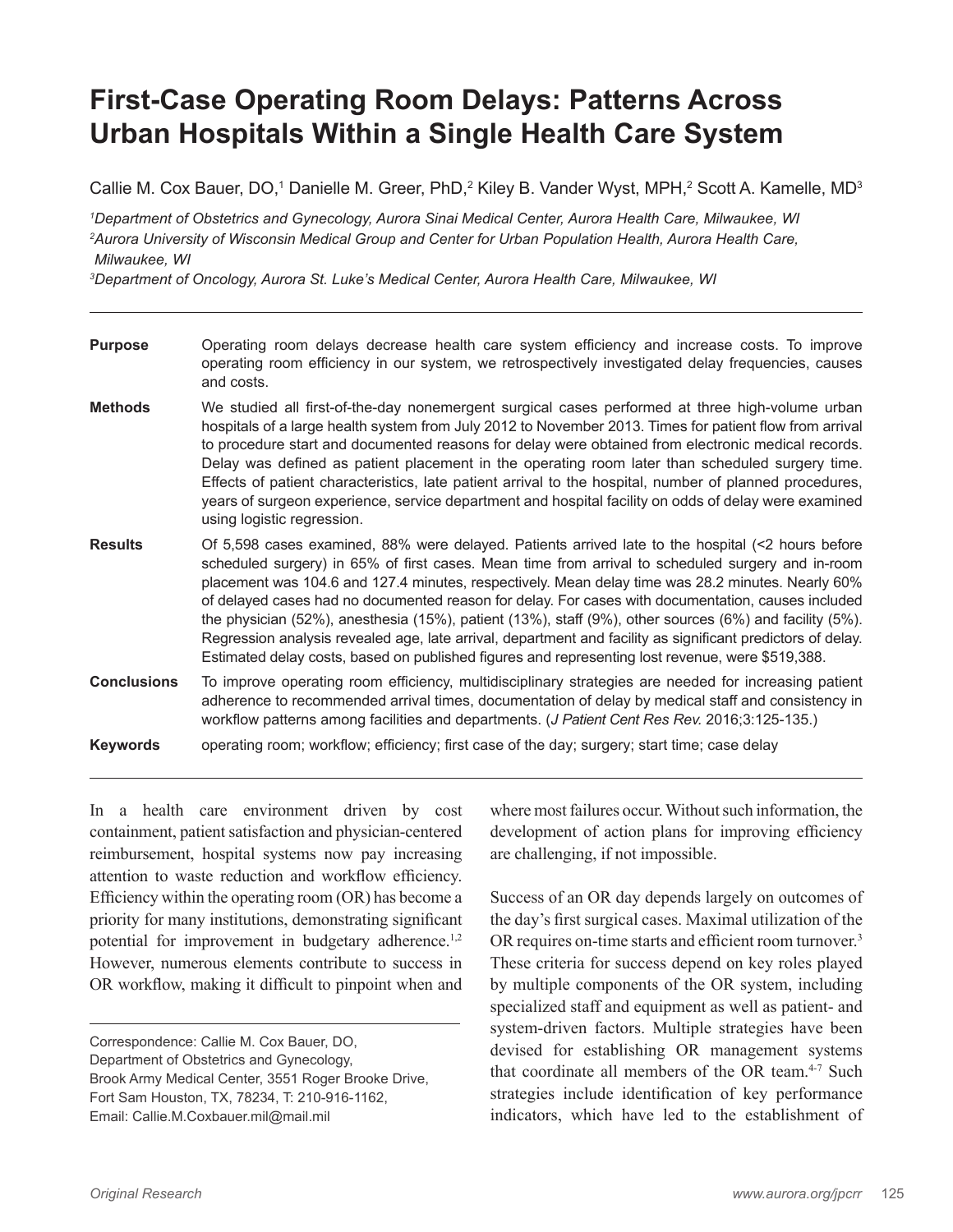national benchmarks that allow for comparisons among U.S. hospitals and provide individual institutions with targets for success. National benchmarks have been reported for first-case on-time starts, room turnover time, accurate case-duration estimation, patient into-incision time, patient close-to-out time and primetime (0700-1500) utilization.<sup>8</sup> Despite definition of these benchmarks, however, a paucity of data exists on first-case start times and causes for delay within multihospital systems.

The goal of this study was to examine patterns in OR workflow at three high-volume urban hospitals in the same health care system. Specific objectives were to: 1) determine if on-time start for first surgical cases differed by hospital facility, and 2) determine if patterns existed in reasons for start delay by hospital facility and service department. Ultimately, we sought to assess compliance with national benchmarks, to make inferences regarding the financial or inefficiency costs of delay and to provide recommendations for future improvement.

## **METHODS**

We retrospectively studied all patients aged  $\geq$  18 years who underwent first-case-of-the-day surgeries at three hospitals in a large health system from July 2012 through November 2013. Hospital 1 has a total of 680 inpatient beds and services 39,104 outpatient and 28,395 inpatient surgeries per year. Hospital 2 has 117 total inpatient beds and services 9,154 outpatient and 7,529 inpatient surgeries per year. Lastly, Hospital 3 has 220 inpatient beds and services 15,839 outpatient and 11,619 inpatient surgeries each year. Patient, surgical and physician data were gathered from the electronic medical record, and cases were identified as delayed when patients were placed in the OR after scheduled surgery times. The study protocol was reviewed by the local institutional review board and deemed nonhuman subjects research.

To describe overall and hospital-specific patient and surgical characteristics within our study population, we computed frequencies and means with 95% confidence intervals (CI), as appropriate per variable type. Differences in proportions and means across hospitals were tested using Pearson's chi-squared test of independence and analysis of variance (ANOVA), respectively. Assumptions of sample size, independence and normality were satisfied for all tests.

On-time start was defined (by national standard) to be inroom time equal to or before scheduled surgical time. To examine the flow of patients from arrival to procedure time, we computed mean deviations from scheduled surgery time to each of four events: patient arrival at the hospital, placement of patient in the OR, start of anesthesia, and start of procedure. We also computed the mean lengths of intervals between events, including from arrival to room, from room to anesthesia and from anesthesia to procedure. Deviations and interval lengths were computed overall, per hospital facility and by surgical service (general; ear/nose/throat [ENT], head/ neck, and oral; gynecologic, gynecologic-oncologic, and urologic-gynecologic; urologic; orthopedic; neurologic; all others combined). To further examine patterns in surgical case delay, we computed the frequency of delayed cases and mean delay time per hospital facility in relation to service department combination. We also described the frequency and distribution of delayed cases across specified reasons for delay, including fault of the patient, facility, surgeon, anesthesia, staff and other source. This was examined for overall system, per facility and per department.

We used mixed-effects logistic regression to determine the most important variables influencing the binary response of surgical case delay (yes or no). Model effects, whether fixed or random, represented *a priori* hypotheses concerning sources of variation in delay. Fixed effects included patient age, sex, race/ethnicity, body mass index, presurgery overnight hospital stay (yes or no), late patient arrival  $(\leq 2$  hours early) to the hospital (yes or no), number of planned procedures during surgery, maximum years of surgical experience among participating surgeons, surgical service provided and hospital facility. Number of planned procedures, calculated by the number of individual planned procedures as documented in the record, was used secondary to the needs for increased set-up time with increasing number of procedures. Due to limited numbers, patients of non-Hispanic Asian, Native Islander, Native American and unknown race/ethnicity as well as those categorized as surgical service "other" were excluded from regression analysis. All fixed-effect variables were examined in both single-variable and multivariable models, and in all models, month (1–12)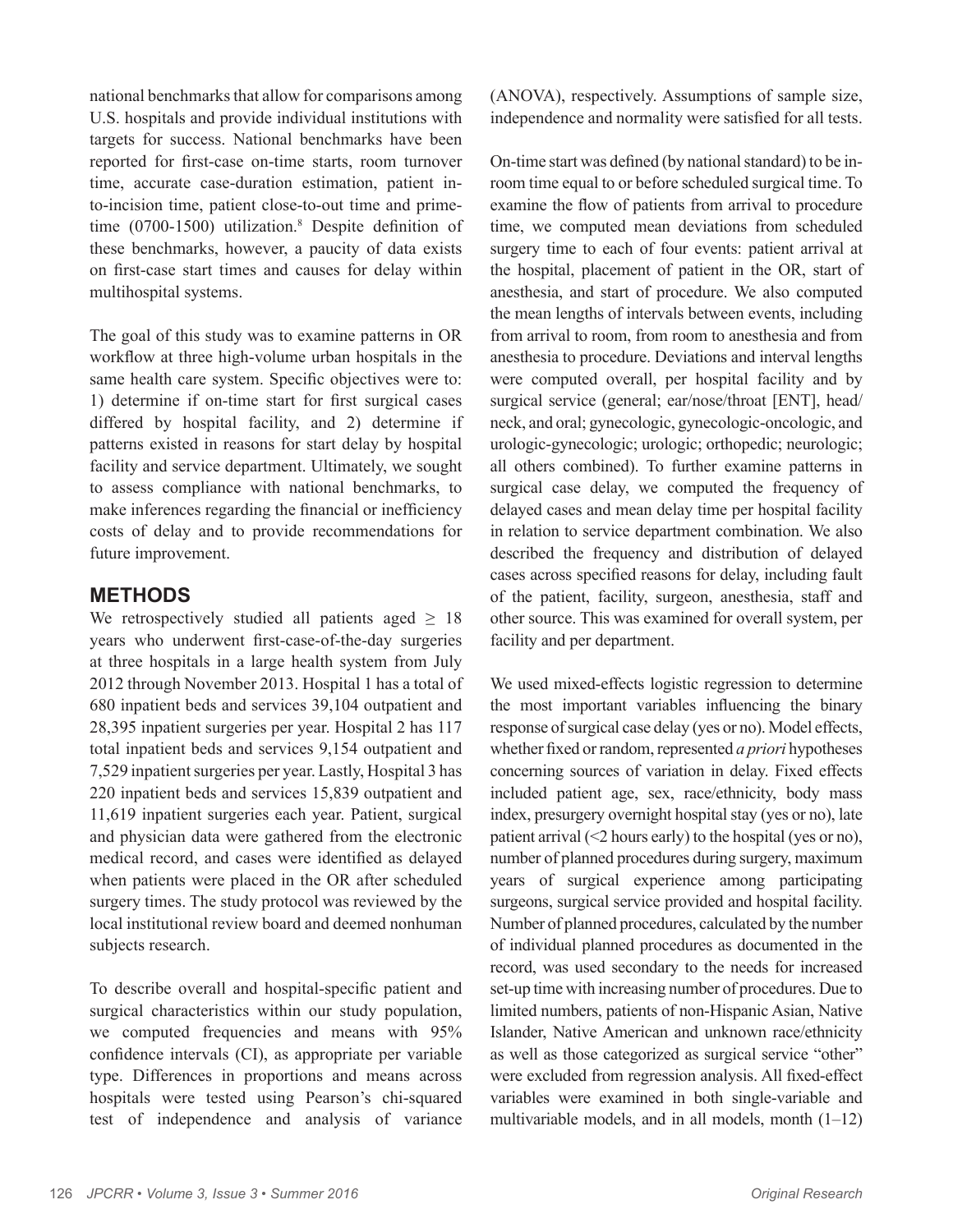nested within hospital facility was included as a random effect, subsequently defining 36 separate adjustments to the model intercept.

As late patient arrival depended on presurgery overnight stay, two multivariable models were developed, each containing one of the two associated variables (late arrival or overnight stay) plus all other explanatory variables. Within each multivariable model, we initially included four two-variable interactions (age  $\times$  sex, age  $\times$ race/ethnicity, sex  $\times$  race/ethnicity, and hospital facility  $\times$  surgical service). Nonsignificant interaction terms were sequentially removed, starting with the interaction of largest P-value, until only statistically significant interactions remained. We present results for the better fitting multivariable model, identified as the model with lowest Akaike information criterion value. For all models, odds ratios represented measures of effect size, derived to demonstrate difference in odds of delay between categories or levels of each explanatory variable. All analyses were performed using SAS statistical software (Version 9.4; SAS Institute Inc., Cary, NC). In all cases, P<0.05 was considered statistically significant.

## **RESULTS**

Characterization of the study population was important for understanding the relative influence of individual hospitals on overall outcomes. Of 5,598 total first-of-theday surgeries, over 45% were performed at Hospital 3, 33% at Hospital 1 and 21% at Hospital 2 (Table 1) Overall, patient placement in the OR was delayed for 88% of cases (Table 2). For delayed cases only, average delay time was 28 minutes. The percentage of cases resulting in delay was significantly greater at Hospital 1 (98%) than Hospital 2 (81%) and Hospital 3 (85%), with respective mean delay in minutes of 50, 11 and 11. Variability in this percentage was evident among departments overall (75–98%) and at both Hospital 2 (68–86%) and Hospital 3 (64–92%). The percentage delayed at Hospital 1, in contrast, was consistent among departments, revealing 97–100% of cases as delayed. In evaluation of services across all institutions and total patients with a delay, neurosurgery had the most and ENT, head/neck and oral surgery had the least (Table 2).

All surgical case characteristics examined, except within-year timing, demonstrated differences among hospitals. Patients at Hospital 1 were older (mean 57 years), nearly equal in gender representation (55% female) and predominantly white (80%). Hospital 2 cared for the youngest group (mean 47 years), which was principally female (70%) and nonwhite (52%). Patients at Hospital 3 were of intermediate age (mean 51 years) and predominantly female (74%) and white (83%).

While hospital facilities showed similar case distributions across seasons, differences in overnight stay and within-day timing of surgeries were evident (Table 1). Hospital 1 had the highest percentage of overnight stays but lowest percentage of early morning (0700-0800) surgeries; patterns were opposite at Hospital 3, and Hospital 2 revealed intermediate levels. Patients at Hospital 3 were more likely to arrive at the hospital late (i.e. within 2 hours of scheduled surgery time). Mean number of planned surgical procedures was greatest at Hospital 3 and least at Hospital 1. Mean provider experience was  $\geq 20$  years at all hospitals but greatest at Hospital 2 and least at Hospital 1. Per hospital facility, the top service department by surgical case frequency was general surgery at Hospital 1, orthopedics at Hospital 2 and gynecology/gynecologic oncology/urologic gynecology at Hospital 3.

Across all hospital facilities and departments, 65% of all cases (and 75% of cases with same-day arrival) began with late patient arrival at the hospital; fewer than 1% of all patients arrived after scheduled surgery time (Table 1). Hospital 1 had the highest number of patients, with late arrivals accounting for 81%, followed by Hospital 3 (72%), and Hospital 2 (72%). Mean event times revealed that patients arrived 1.75 hours prior to scheduled surgery time (if not during the night before) and were placed in the OR and received anesthesia 24 minutes later than scheduled surgery time (Table 3). Procedure start time, on average, occurred 1 hour after scheduled surgery time. Event times were consistently and significantly later at Hospital 1 than Hospital 2 and Hospital 3. At Hospital 1, patients arrived later but also waited longer, 2.5 hours for in-room placement and 3 hours for procedure start. Deviations from scheduled surgery time and interval lengths were similar between Hospital 2 and Hospital 3. Among service departments, neurosurgery demonstrated the most dramatic delays in arrival, OR placement and procedure start times and, consequently, longer wait times for patients. Arriving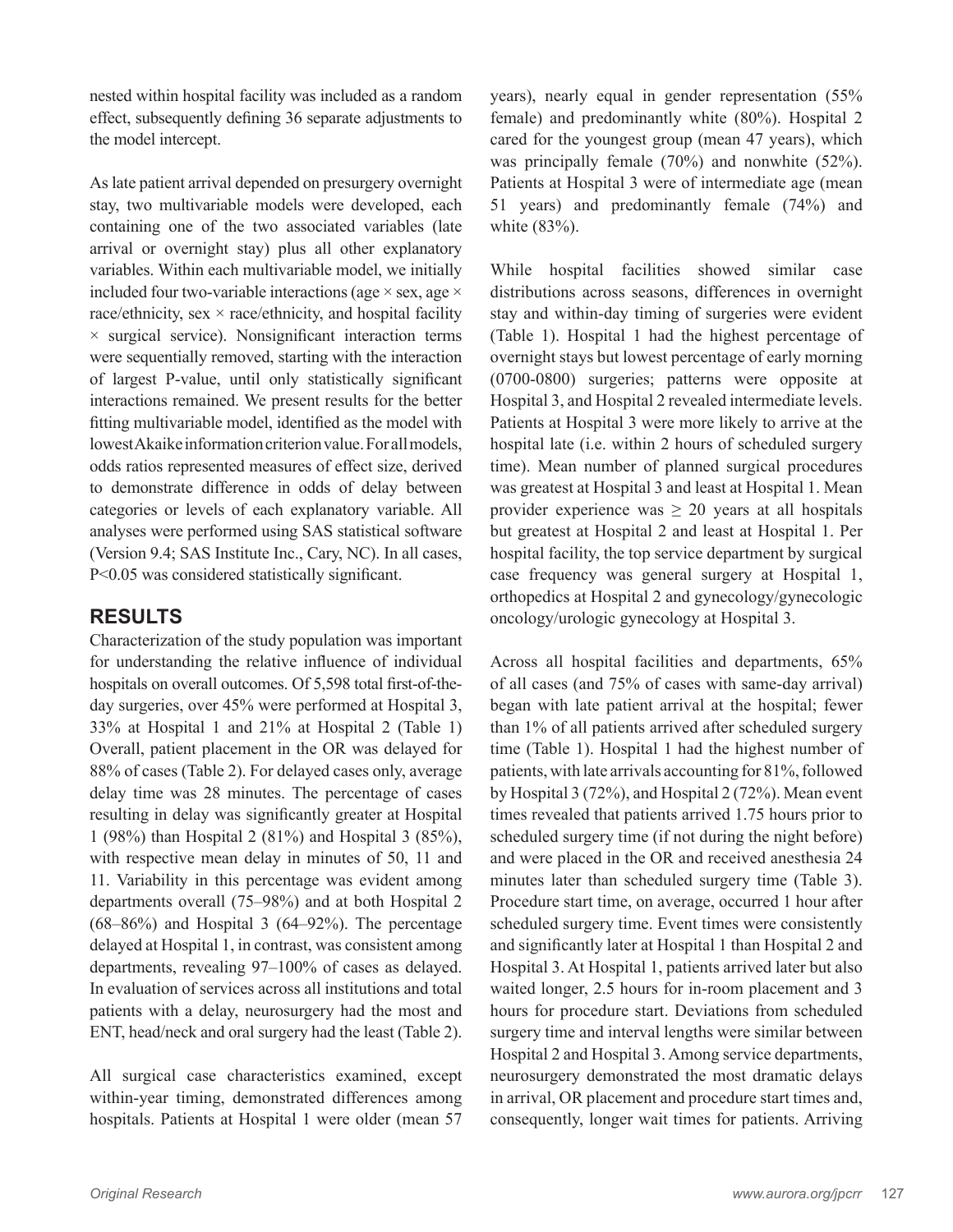| <b>Surgical case characteristics</b>                                                                                                                                        | <b>All hospitals</b><br>$(n=5,598)$                                                                | <b>Hospital 1</b><br>$(n=1,848)$                                                           | <b>Hospital 2</b><br>$(n=1,218)$                                                       | <b>Hospital 3</b><br>$(n=2,532)$                                                            |
|-----------------------------------------------------------------------------------------------------------------------------------------------------------------------------|----------------------------------------------------------------------------------------------------|--------------------------------------------------------------------------------------------|----------------------------------------------------------------------------------------|---------------------------------------------------------------------------------------------|
| Patient age in years, mean (95% CI) <sup>a</sup>                                                                                                                            | 52.4 (51.9-52.8)                                                                                   | 57.3 (56.6-58.0)                                                                           | 46.9 (46.0-47.8)                                                                       | $51.4(50.7 - 52.1)$                                                                         |
| Female sex, n (%) <sup>a</sup>                                                                                                                                              | 3,750 (67.0)                                                                                       | 1,011(54.7)                                                                                | 856 (70.3)                                                                             | 1,883 (74.4)                                                                                |
| Race/ethnicity, n (%)a<br>White non-Hispanic<br>Black non-Hispanic<br>Asian non-Hispanic<br>Native American non-Hispanic<br>Native Islander non-Hispanic<br>Hispanic/Latino | 4, 157 (74.3)<br>916(16.4)<br>59 (1.05)<br>17(0.30)<br>2(0.04)<br>389 (6.95)                       | 1,476 (79.9)<br>182 (9.85)<br>16(0.87)<br>10(0.54)<br>1(0.05)<br>152 (8.23)                | 582 (47.8)<br>505 (41.5)<br>19 (1.56)<br>2(0.16)<br>1(0.08)<br>90(7.39)                | 2,099 (82.9)<br>229 (9.04)<br>24 (0.95)<br>5(0.20)<br>0(0.00)<br>147 (5.80)                 |
| Body mass index in kg/m <sup>2</sup> , mean (95% CI) <sup>a</sup>                                                                                                           | 30.7 (30.5-30.9)                                                                                   | $30.4(30.0 - 30.7)$                                                                        | $32.0(31.5 - 32.5)$                                                                    | $30.3(30.0 - 30.6)$                                                                         |
| Season within the year, n (%)<br>Spring (Mar-May)<br>Summer (Jun-Aug)<br>Autumn (Sep-Nov)<br>Winter (Dec-Feb)                                                               | 1,417(25.3)<br>1,398(25.0)<br>1.409(25.2)<br>1,374(24.5)                                           | 481 (26.0)<br>460 (24.9)<br>470 (25.4)<br>437 (23.6)                                       | 302 (24.8)<br>307 (25.2)<br>303 (24.9)<br>306(25.1)                                    | 634 (25.0)<br>631 (24.9)<br>636 (25.1)<br>631 (24.9)                                        |
| Patient arrival during previous night, n (%) <sup>a</sup>                                                                                                                   | 727 (13.0)                                                                                         | 415 (22.4)                                                                                 | 147 (12.1)                                                                             | 165 (6.52)                                                                                  |
| Patient arrival after scheduled procedure<br>time, $n$ $%$                                                                                                                  | 24 (0.43)                                                                                          | 19 (1.03)                                                                                  | 4(0.33)                                                                                | 1(0.04)                                                                                     |
| Patient arrival <2 hours before scheduled<br>procedure time, n (%) <sup>a</sup>                                                                                             | 3,646(65.1)                                                                                        | 1,166(63.1)                                                                                | 771 (63.3)                                                                             | 1,709 (67.5)                                                                                |
| Hour of scheduled procedure, n (%) <sup>a</sup><br>0700-0759<br>0800-0859<br>0900-0959                                                                                      | 3,281(58.6)<br>1,017(18.2)<br>1,300(23.2)                                                          | 850 (46.0)<br>572 (31.0)<br>426 (23.1)                                                     | 705 (57.9)<br>206 (16.9)<br>307 (25.2)                                                 | 1,726 (68.2)<br>239 (9.44)<br>567 (22.4)                                                    |
| No. of planned procedures, mean (95% CI)a,b                                                                                                                                 | $1.39(1.37 - 1.42)$                                                                                | $1.08(1.07 - 1.10)$                                                                        | $1.30(1.26 - 1.34)$                                                                    | $1.67(1.63 - 1.71)$                                                                         |
| Years of surgeon experience, mean (95% CI) <sup>a</sup>                                                                                                                     | $21.5(21.2 - 21.8)$                                                                                | 19.6 (19.1-20.1)                                                                           | 24.6 (24.0-25.2)                                                                       | 21.3 (20.9-21.6)                                                                            |
| Service department, n (%) <sup>a</sup><br>General surgery<br>ENT, HN, Oral<br>Gyn, GynOnc, UroGyn<br>Urology<br>Orthopedics<br>Neurosurgery<br>Other                        | 1,490 (26.6)<br>295 (5.27)<br>1,301(23.2)<br>282 (5.04)<br>1,490(26.6)<br>399 (7.13)<br>341 (6.09) | 732 (39.6)<br>94 (5.09)<br>54 (2.92)<br>94 (5.09)<br>448 (24.2)<br>348 (18.8)<br>76 (4.11) | 299 (24.5)<br>1(0.08)<br>275 (22.6)<br>56 (4.60)<br>511 (42.0)<br>0(0.00)<br>76 (6.24) | 459 (18.1)<br>200 (7.90)<br>972 (38.4)<br>130(5.13)<br>531 (21.0)<br>51(2.01)<br>189 (7.46) |

**Table 1.** Characteristics of First-of-the-Day Surgical Cases at Three Urban Hospitals (July 2012–November 2013)

*a Statistically significant difference in frequencies or means exists among hospitals.*

*b Number of planned procedures = number of individual planned procedures as documented in the record for the individual surgical case.*

*CI, confidence interval; ENT, ear-nose-throat; HN, head-neck; Gyn, gynecology; GynOnc, gynecologic oncology; UroGyn, urologic gynecology.*

at the hospital nearly 20 minutes later than patients of other departments, patients of neurosurgery waited approximately 60 minutes past scheduled surgery time for placement in the OR and 101 minutes to start of surgical procedure(s). For those patients who arrived late, only 5% were listed as delayed secondary to patient

fault; however, the majority of the time no documented reason was listed if the patient arrived late. If looking at only those whose reasons were documented, it accounted for 14% of documented delay. Physician fault was the highest, at 20% of all patient late arrivals, and accounted for 52% of documented delay.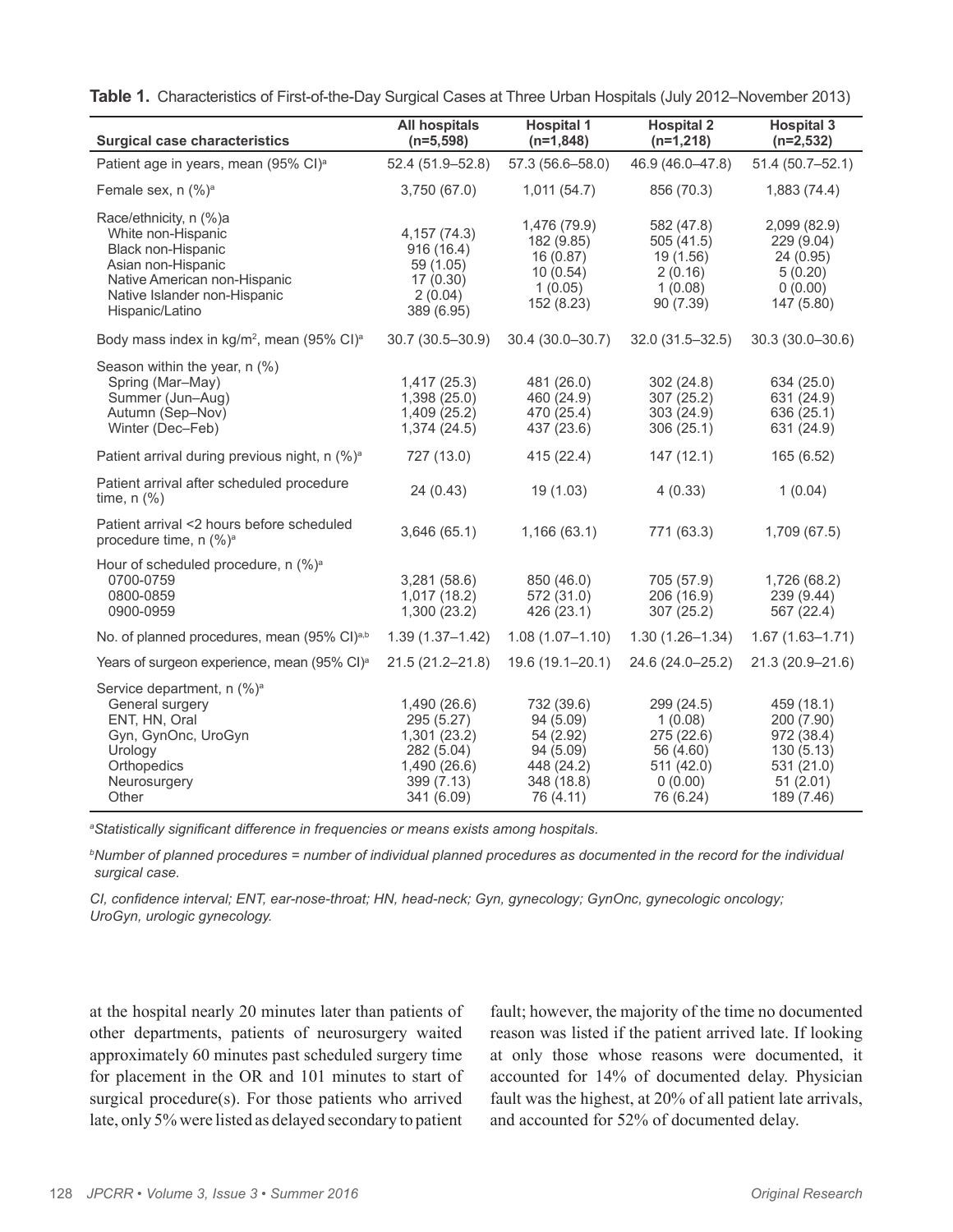**Table 2.** Total Number and Percentage of Delays With Mean Delay Time for First Surgeries

| <b>Hospital and department</b> | Total n      | Delayed cases,<br>$n$ (%) | Delay in minutes,<br>mean (95% CI) <sup>a</sup> |
|--------------------------------|--------------|---------------------------|-------------------------------------------------|
| All hospitals                  | 5,598        | 4,944 (88.3)              | 28.2 (27.3-29.0)                                |
| General surgery                | 1,490        | 1,387(93.1)               | $33.9(32.0 - 35.7)$                             |
| ENT, HN, Oral                  | 295          | 221 (74.9)                | 26.9 (23.7-30.2)                                |
| Gyn, GynOnc, UroGyn            | 1,301        | 1,109(85.2)               | 15.1 (14.0-16.2)                                |
| Urology                        | 282          | 243 (86.2)                | $32.1(28.3 - 35.9)$                             |
| Orthopedics                    | 1,490        | 1,296 (87.0)              | 22.8 (21.6-24.0)                                |
| Neurosurgery                   | 399          | 390 (97.7)                | 62.9 (58.7-67.2)                                |
| Other                          | 341          | 298 (87.4)                | 25.7 (22.3-29.4)                                |
| Hospital 1                     | 1,848        | 1,797 (97.2)              | 52.4 (50.7-54.0)                                |
| General surgery                | 732          | 710 (97.0)                | 49.9 (47.5-52.2)                                |
| ENT, HN, Oral                  | 94           | 93 (98.9)                 | 48.2 (43.5-52.9)                                |
| Gyn, GynOnc, UroGyn            | 54           | 53 (98.1)                 | 63.4 (50.9-76.2)                                |
| Urology                        | 96           | 93 (96.9)                 | 58.8 (52.6-65.0)                                |
| Orthopedics                    | 448          | 429 (95.8)                | 40.5 (38.0-43.1)                                |
| Neurosurgery                   | 348          | 343 (98.6)                | 69.1 (64.7-73.5)                                |
| Other                          | 76           | 76 (100)                  | 56.3 (46.5-66.0)                                |
| Hospital 2                     | 1,218        | 987 (81.0)                | $15.1(13.5 - 16.7)$                             |
| General surgery                | 299          | 258 (86.3)                | 20.4 (14.7-26.1)                                |
| ENT, HN, Oral <sup>b</sup>     | $\mathbf{1}$ | $0 (-)$                   | $-(-)$                                          |
| Gyn, GynOnc, UroGyn            | 275          | 214 (77.8)                | $13.7(11.7 - 15.7)$                             |
| Urology                        | 56           | 38 (67.9)                 | 15.9 (11.0-20.9)                                |
| Orthopedics                    | 511          | 416 (81.4)                | $12.1(11.1 - 13.2)$                             |
| Neurosurgery                   | $\mathbf 0$  | $0$ (--)                  | $-(-)$                                          |
| Other                          | 76           | 61 (80.3)                 | 17.2 (13.7-20.7)                                |
| Hospital 3                     | 2,532        | 2,160 (85.3)              | 14.0 (13.5-14.5)                                |
| General surgery                | 459          | 419 (91.3)                | 15.1 (13.9-16.3)                                |
| ENT, HN, Oral                  | 200          | 128 (64.0)                | $11.5(9.91 - 13.1)$                             |
| Gyn, GynOnc, UroGyn            | 972          | 842 (86.6)                | 12.4 (11.6-13.1)                                |
| Urology                        | 130          | 112 (86.2)                | $15.5(13.1 - 17.8)$                             |
| Orthopedics                    | 531          | 451 (84.9)                | 15.7 (14.5-17.0)                                |
| Neurosurgery                   | 51           | 47 (92.2)                 | 17.8 (13.3-22.2)                                |
| Other                          | 189          | 161 (85.2)                | 14.8 (12.3-17.3)                                |

*a Equivalent to mean deviation from scheduled surgery to patient in-room time for delayed cases.*

*b The single surgical patient was placed in the operating room 3 minutes prior to scheduled surgery time.*

*CI, confidence interval; ENT, ear-nose-throat; HN, head-neck; Gyn, gynecology; GynOnc, gynecologic oncology; UroGyn, urologic gynecology.*

Mean event times by hospital facility and service department combination revealed that patient arrival times were consistently  $\leq$  2 hours prior to scheduled surgery time (Figure 1). For Hospital 2 and Hospital 3 only, in-room times were approximately 10–15 minutes later than scheduled. However, for all departments at Hospital 1, patient arrival, in-room placement and procedure start times were noticeably later, suggesting a significant influence of delayed times from Hospital 1 on department and overall averages.

Documentation of delay and surgical time in the records was noted to be suboptimal. Procedure start was not documented for 21 cases, and anesthesia start was not documented for 82 cases. Nearly 60% of delayed cases had no documented reasons for delay (Figure 2). Physicians were faulted for 52% of documented late starts; the remainder were attributed to anesthesia  $(15%)$ , the patient  $(13%)$ , staff  $(9%)$ , other sources (6%) and the facility (5%). Reasons for delay differed somewhat among hospital facilities, with a higher rate of documented reasons for delay (only 39% of unknown fault) and higher rates of anesthesia (21%) and staff (15%) faults for documented cases at Hospital 2 than other hospitals. Cases at Hospital 3 revealed significantly less documentation (67% of unknown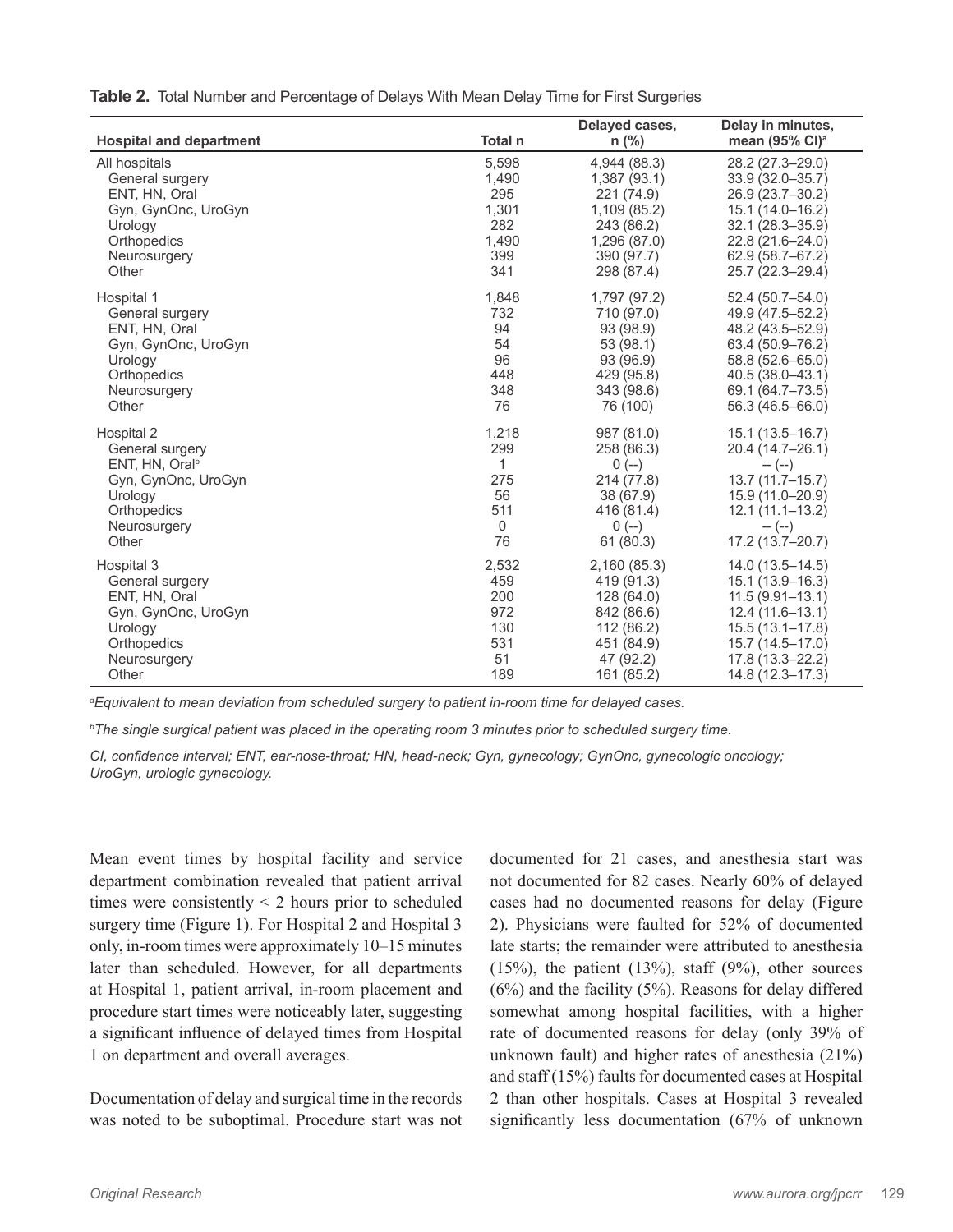**Table 3.** Mean Deviations From Scheduled Surgery Time to Patient Arrival at Hospital, Placement of Patient in the Operating Room, Start of Anesthesia, and Start of Procedure; and Mean Lengths of Intervals Between Events

| <b>Event</b>                                                                      | <b>Hospital</b><br>facility                             | n                                | Minutes,<br>mean (95% CI) <sup>a</sup>                                                                                                        | <b>Service</b><br>department                                                                            | n                                                   | Minutes,<br>mean (95% CI) <sup>a</sup>                                                                                                                                                                                                       |
|-----------------------------------------------------------------------------------|---------------------------------------------------------|----------------------------------|-----------------------------------------------------------------------------------------------------------------------------------------------|---------------------------------------------------------------------------------------------------------|-----------------------------------------------------|----------------------------------------------------------------------------------------------------------------------------------------------------------------------------------------------------------------------------------------------|
|                                                                                   |                                                         |                                  |                                                                                                                                               |                                                                                                         |                                                     |                                                                                                                                                                                                                                              |
| Time relative to scheduled surgery time:<br><b>Patient arrival</b><br>at hospital | All hospitals<br>Hospital 1<br>Hospital 2<br>Hospital 3 | 4,871<br>1,433<br>1,071<br>2,367 | $-104.6$ ( $-105.4$ to $-103.8$ )<br>$-95.4$ ( $-97.2$ to $-93.6$ )<br>$-108.3$ ( $-110.2$ to $-106.4$ )<br>$-108.5$ ( $-109.2$ to $-107.7$ ) | General surgery<br>ENT, HN, Oral<br>Gynb<br>Urology<br>Orthopedics<br>Neurosurgery<br>Other             | 1,170<br>279<br>1,221<br>236<br>1,347<br>317<br>301 | -105.0 (-107.0 to -102.9)<br>$-103.1$ ( $-105.7$ to $-100.5$ )<br>$-109.0$ ( $-110.2$ to $-107.8$ )<br>-103.7 (-107.3 to -100.2)<br>$-103.7$ ( $-105.0$ to $-102.5$ )<br>$-88.1$ ( $-92.4$ to $-83.8$ )<br>$-108.0$ ( $-111.2$ to $-104.8$ ) |
| Patient in<br>room                                                                | All hospitals<br>Hospital 1<br>Hospital 2<br>Hospital 3 | 5,598<br>1,848<br>1,218<br>2,532 | 24.3 (23.4 to 25.1)<br>50.6 (49.0 to 52.2)<br>11.3 (9.89 to 12.7)<br>11.3 (10.7 to 11.8)                                                      | General surgery<br>ENT, HN, Oral<br>Gynb<br>Urology<br>Orthopedics<br>Neurosurgery<br>Other             | 1,490<br>295<br>1,301<br>282<br>1,490<br>399<br>341 | 30.9 (29.1 to 32.7)<br>19.0 (16.1 to 21.9)<br>12.2 (11.1 to 13.2)<br>26.6 (23.0 to 30.3)<br>19.3 (18.1 to 20.5)<br>61.4 (57.1 to 65.7)<br>22.0 (18.8 to 25.3)                                                                                |
| Anesthesia<br>start                                                               | All hospitals<br>Hospital 1<br>Hospital 2<br>Hospital 3 | 5,525<br>1,831<br>1,203<br>2,491 | 24.8 (23.9 to 25.6)<br>52.0 (50.4 to 53.7)<br>11.7 (10.2 to 13.2)<br>11.0 (10.5 to 11.6)                                                      | General surgery<br>ENT, HN, Oral<br>Gyn <sup>b</sup><br>Urology<br>Orthopedics<br>Neurosurgery<br>Other | 1,460<br>295<br>1,301<br>265<br>1,481<br>397<br>326 | 31.9 (29.9 to 33.69)<br>19.3 (16.3 to 22.3)<br>12.1 (11.0 to 13.2)<br>28.5 (24.6 to 32.4)<br>19.7 (18.6 to 20.9)<br>62.1 (57.9 to 66.3)<br>23.2 (19.7 to 26.6)                                                                               |
| Procedure<br>start                                                                | All hospitals<br>Hospital 1<br>Hospital 2<br>Hospital 3 | 5,586<br>1,844<br>1,214<br>2,528 | 51.9 (50.9 to 52.8)<br>83.7 (81.8 to 85.7)<br>39.6 (38.1 to 41.2)<br>34.5 (33.8 to 35.1)                                                      | General surgery<br>ENT, HN, Oral<br>Gynb<br>Urology<br>Orthopedics<br>Neurosurgery<br>Other             | 1,489<br>294<br>1,298<br>282<br>1,487<br>397<br>339 | 59.6 (57.5 to 61.7)<br>38.3 (35.0 to 41.5)<br>35.0 (33.8 to 36.2)<br>53.4 (48.6 to 58.2)<br>48.7 (47.5 to 50.0)<br>101.8 (97.1 to 106.6)<br>47.8 (43.7 to 51.9)                                                                              |
| Time between consecutive events:                                                  |                                                         |                                  |                                                                                                                                               |                                                                                                         |                                                     |                                                                                                                                                                                                                                              |
| Arrival-to-<br>room                                                               | All hospitals<br>Hospital 1<br>Hospital 2<br>Hospital 3 | 4,871<br>1,433<br>1,071<br>2,367 | 127.4 (126.4 to 128.4)<br>145.8 (143.3 to 148.4)<br>119.7 (118.0 to 121.5)<br>119.7 (118.7 to 120.6)                                          | General surgery<br>ENT, HN, Oral<br>Gynb<br>Urology<br>Orthopedics<br>Neurosurgery<br>Other             | 1,170<br>279<br>1,221<br>236<br>1,347<br>317<br>301 | 134.6 (132.4 to 136.9)<br>120.8 (116.9 to 124.8)<br>121.0 (119.5 to 122.6)<br>132.9 (128.2 to 137.5)<br>122.0 (120.4 to 123.6)<br>148.1 (142.1 to 154.2)<br>128.8 (124.1 to 133.4)                                                           |
| Room-to-<br>anesthesia                                                            | All hospitals<br>Hospital 1<br>Hospital 2<br>Hospital 3 | 5.525<br>1,831<br>1,203<br>2,491 | 0.44 (0.32 to 0.56)<br>1.52 (1.29 to 1.75)<br>$0.31$ (-0.03 to 0.64)<br>$-0.29$ ( $-0.40$ to $-0.17$ )                                        | General surgery<br>ENT, HN, Oral<br>Gynb<br>Urology<br>Orthopedics<br>Neurosurgery<br>Other             | 1,460<br>295<br>1,301<br>265<br>1,481<br>397<br>326 | $0.69$ (0.47 to 0.91)<br>0.24 (-0.07 to 0.54)<br>$-0.09$ ( $-0.41$ to 0.24)<br>$0.91$ (0.35 to 1.46)<br>$0.34$ (0.16 to 0.52)<br>1.42 (0.92 to 1.91)<br>$0.51$ (0.14 to 0.88)                                                                |
| Anesthesia-<br>to-procedure                                                       | All hospitals<br>Hospital 1<br>Hospital 2<br>Hospital 3 | 5,515<br>1,828<br>1,199<br>2,488 | 27.3 (27.0 to 27.6)<br>31.9 (31.1 to 32.6)<br>28.1 (27.5 to 28.8)<br>23.6 (23.2 to 23.9)                                                      | General surgery<br>ENT, HN, Oral<br>Gynb<br>Urology<br>Orthopedics<br>Neurosurgery<br>Other             | 1,460<br>294<br>1,298<br>265<br>1,478<br>396<br>324 | 28.1 (27.4 to 28.8)<br>19.1 (18.2 to 19.9)<br>22.9 (22.4 to 23.5)<br>26.8 (25.0 to 28.7)<br>29.2 (28.7 to 29.7)<br>39.6 (37.8 to 41.4)<br>25.3 (23.9 to 26.8)                                                                                |

*a Computed as event time minus time of scheduled surgery, where negative values indicate that events occurred before scheduled surgery time. For periods between events, computed as time of Event 2 minus time of Event 1, where negative values indicate that Event 2 occurred before Event 1.*

*b Gynecology, gynecologic oncology, and urologic gynecology are collectively referred to as Gyn.*

*CI, confidence interval; ENT, ear-nose-throat; HN, head-neck.*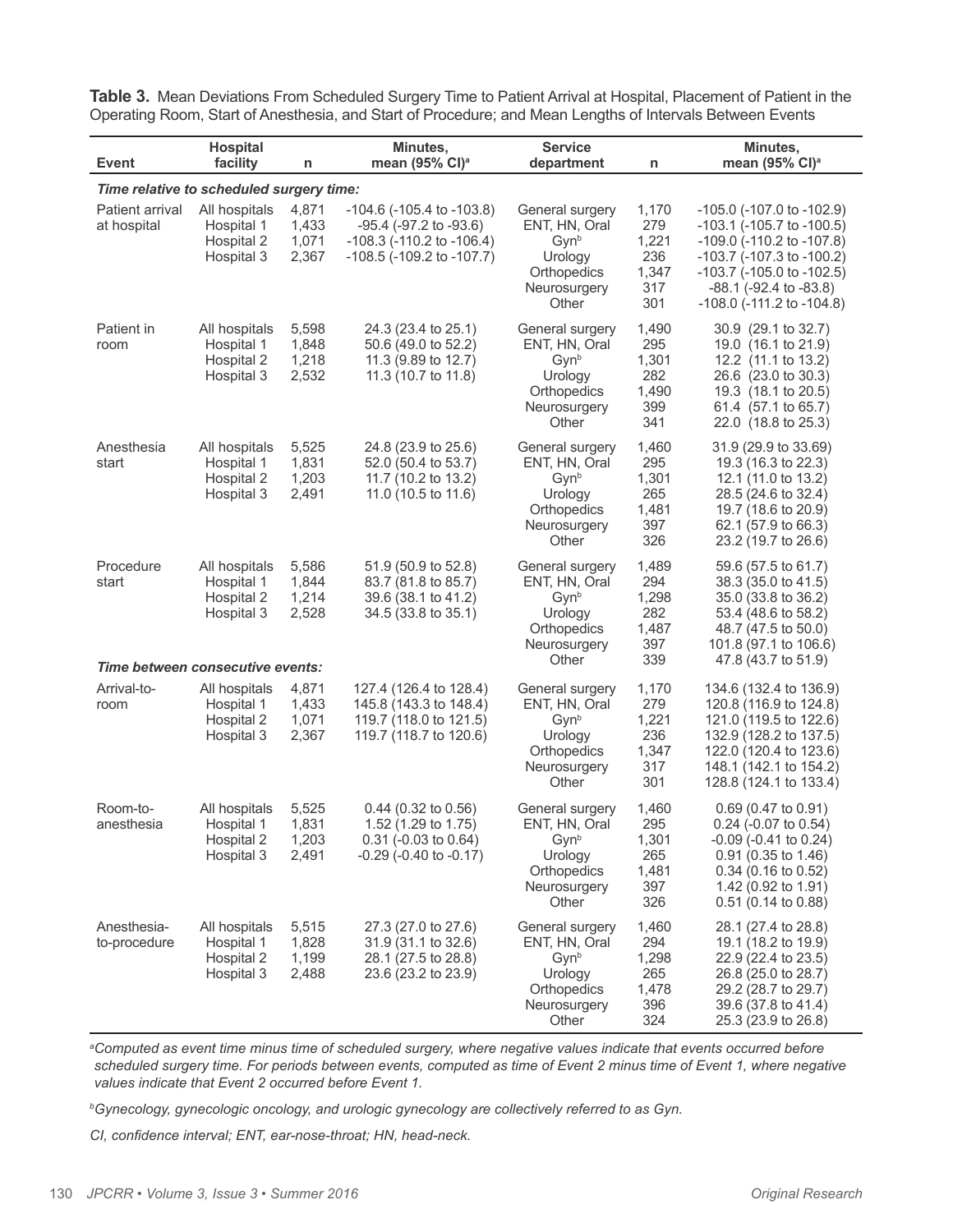

*Figure 1.**Periods between mean times of patient arrival at the hospital, placement in the operating room, and procedure start for first-of-the-day surgeries performed in various departments at three urban hospitals (designated 1, 2 and 3). Patients with overnight stays prior to surgery were not included in calculations of mean arrival time, marking the start of the arrival-toroom period. ENT, ear-nose-throat; HN, head-neck; Gyn, gynecology; GynOnc, gynecologic oncology; UroGyn, urologic gynecology.*

fault) and greater physician fault (56%) than other hospitals. Delay documentation and fault patterns at Hospital 1 mirrored overall outcomes across hospitals. Gynecology, gyn-oncology and uro-gynecology collectively revealed higher physician fault, while urology demonstrated greater fault of facility. Lastly, orthopedics showed higher rates of anesthesia and staff faults than other departments.

Single- and multivariable mixed models, in combination, established patient age, late patient arrival to the hospital, service department and hospital facility as significant predictors of first-case delay (Table 4). Without statistical significance, all interactions were removed from both multivariable models. Based on the better fitting multivariable model, odds of delay increased 9% for each 10-year increase in patient age and were 35% greater for late-arriving patients than those who arrived  $\geq 2$  hours in advance. Relative to general surgery, the odds of delay were significantly (35–77%) less for surgeries in all other service departments, except neurosurgery. The odds of surgery delay also were significantly (80–85%) less at Hospital 2 and Hospital 3 than Hospital 1.

## **DISCUSSION**

Across three high-volume urban hospitals of the same large health care system, we found that over 88% of first-of-the-day nonemergency surgeries were delayed. In marked contrast, national benchmark data indicate that, in U.S. hospitals of the 50th percentile, 64% of firstcase surgeries start on time (while 91% of cases start on time in hospitals of the 95th percentile).<sup>8</sup> On average, patients in our health care system waited 24 minutes beyond scheduled surgery time to be placed in the OR and nearly 1 hour for procedure start. Across hospitals, the most commonly documented reasons for delay were the physician, anesthesia and patient, but nearly 60% of delayed cases had no delay documentation.

Timeliness of patient arrival to the hospital determines the feasibility of timely preparation of the patient prior to surgery. In our system, 65% of patients arrived late, increasing their odds of a late surgical start by 35%. Hospital 3 showed significantly more late arrivals (67%) than the other two hospitals (63%), but patients at Hospital 2 arrived later (95 minutes before scheduled surgery), on average, than patients at the other two hospitals (108 minutes). Adding to the difficulty of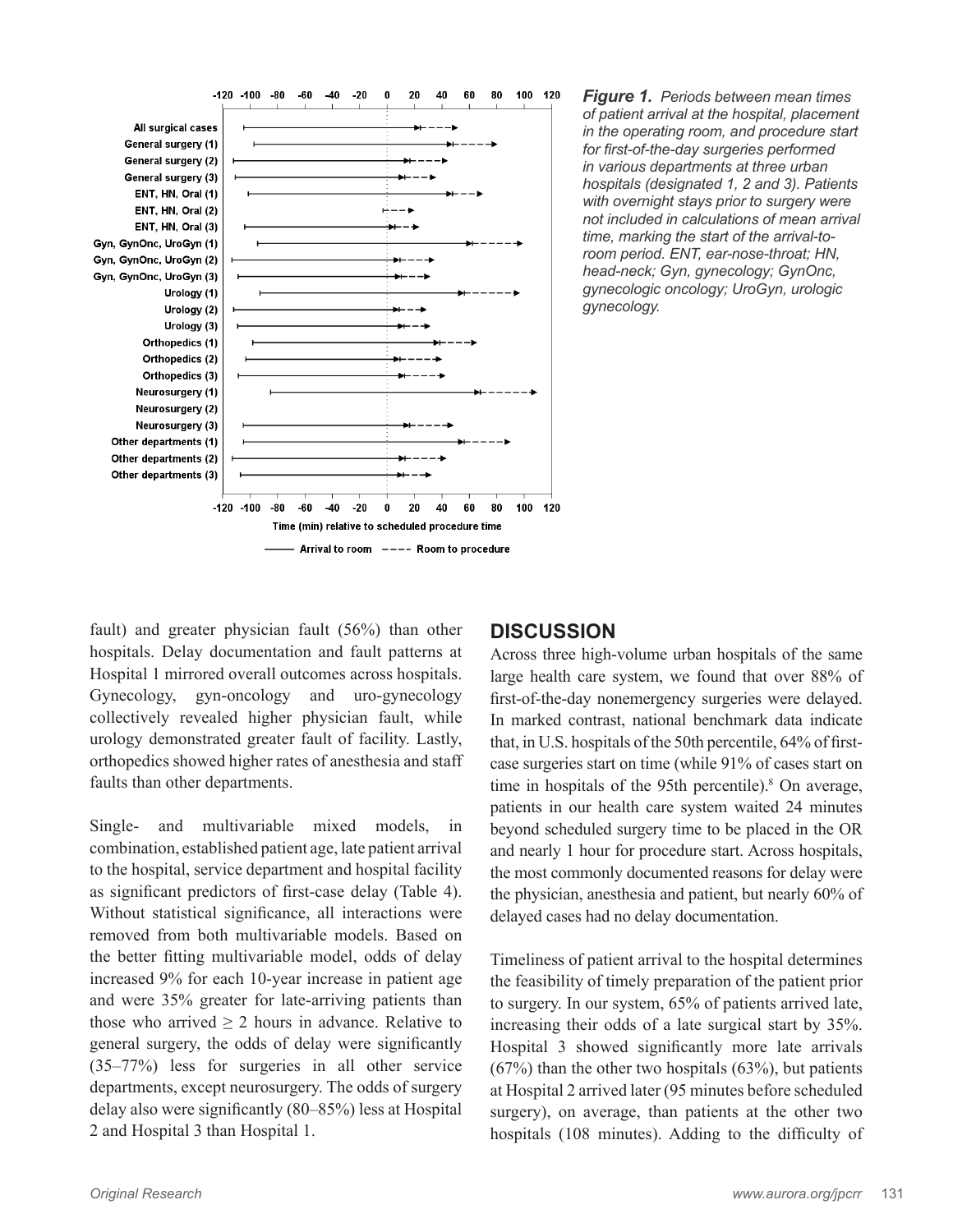

*Figure 2.**Reasons for delays in first-of-the-day surgeries at each of three hospitals. Note: Reasons are presented as the percentage fault in delay. Surgeries were considered delayed if patient in-room time occurred after the scheduled surgery time. Only surgical cases with delayed starts are included.*

pinpointing failed steps in OR workflow, patients arrived late to the hospital in 65% of all cases and 75% of same-day arrivals but were faulted for only 13% of start delays. This discrepancy between late arrival and assigned fault of the patient may be secondary to nonstandardized methods of documentation, but other potential explanations exist. For example, staff may have felt that one or more other causes of delay were more influential or, on a personal level, had difficulty assigning blame to the patient. A solution to this problem could be to add a section in the delay cause area such as: "Patient late (yes/no); if yes, did it cause a delay in start time?"

Moreover, a patient's odds of experiencing late inroom placement increased with age. This could be secondary to increased patient complexity and would be interesting to include number of medical comorbidities in the future. Departments also exhibited variability, with patients of neurosurgery arriving latest (88 minutes before scheduled surgery) and those of gynecology, gynecologic oncology and urologic gynecology, collectively, arriving earliest (109 minutes). Although no national standard exists for patient arrival time prior to surgery, patients throughout our system are requested to arrive at least 2 hours early to ensure adequate time for completion or updating of documentation. This is an interesting point of reference in that most cases started 128 minutes after arrival in our system, making a 2-hour prior arrival almost inadequate. Early arrival also permits time for necessary laboratory testing as well as the planning and subsequent preparation of anesthesia.

Previous strategies for reducing OR cancellations and in-room delays include the use of anesthesiologistdirected preoperative clinic visits, which may also prove useful for limiting the cascading effects of late patient arrival on workflow efficiency.<sup>9</sup> By performing preoperative consulting, testing and anesthesia risk assessment ahead of time during a separate 50-minute appointment, the success of anesthesiologists and other OR staff in terms of timeliness might be less contingent on patient adherence to recommended arrival time. Other possible interventions include systemwide, standardized preoperative packets for patients and checklists for medical staff.10 More investigation needs to be completed in relation to patient late arrival and cause. Future directions for investigation include the association between distance from patients' homes to the hospital and arrival time, the average amount of time nursing and staff need to prepare patients and if the number of patient comorbidities impacts preparation time the same day of surgery.

Physicians, including surgeons and anesthesiologists, were identified as significant causes of delay in both our health care system and systems evaluated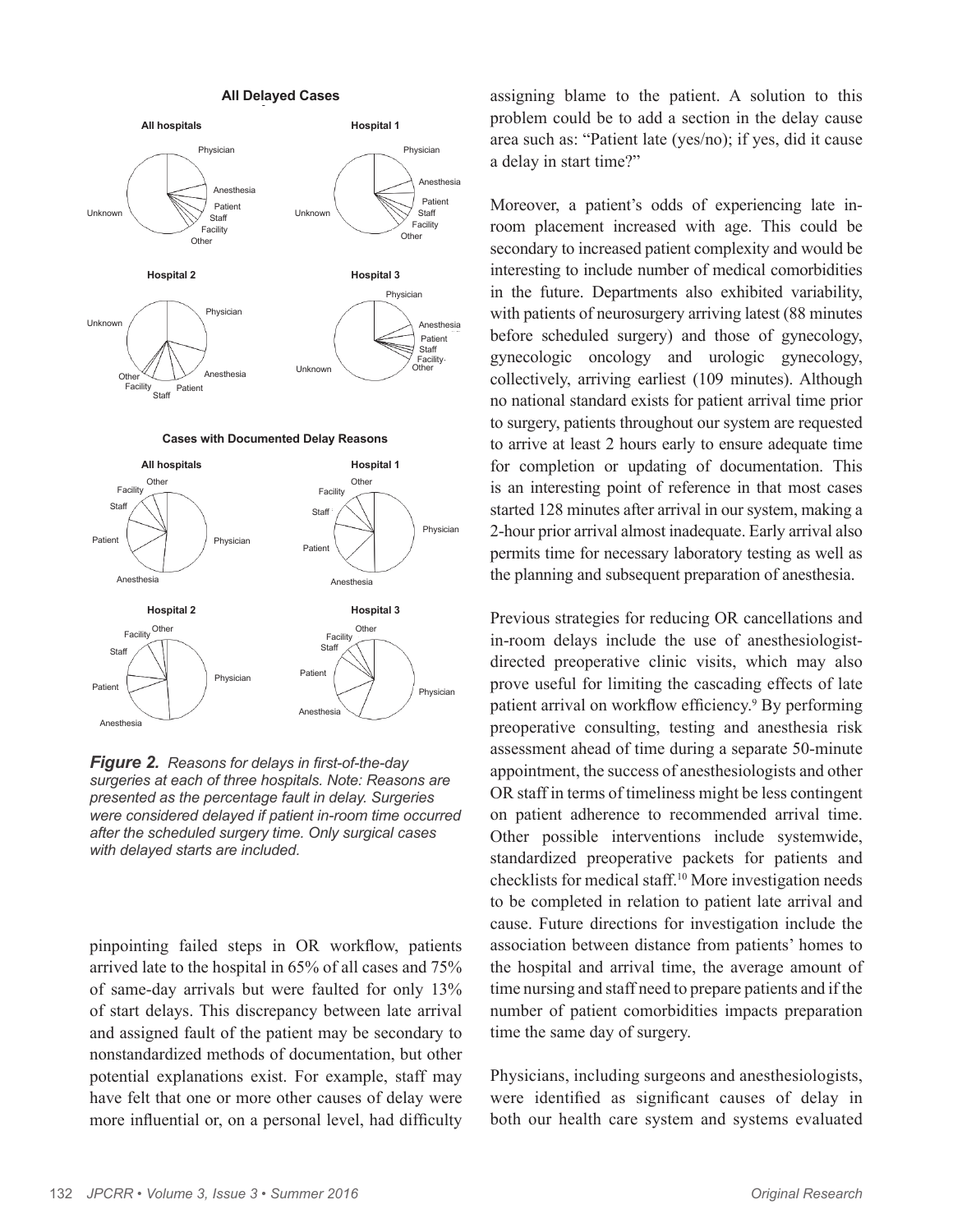| <b>Fixed effect</b>                                                                                                      | Single-variable models,<br>odds ratio (95% CI)                                                                                                                  | Multivariable model,<br>odds ratio (95% CI)                                                                                                                                         |
|--------------------------------------------------------------------------------------------------------------------------|-----------------------------------------------------------------------------------------------------------------------------------------------------------------|-------------------------------------------------------------------------------------------------------------------------------------------------------------------------------------|
| Patient age <sup>a</sup>                                                                                                 | $1.104$ (1.047-1.163) <sup>b</sup>                                                                                                                              | $1.089(1.028 - 1.154)^{b}$                                                                                                                                                          |
| Patient sex<br>Male<br>Female                                                                                            | Reference<br>1.040 (0.855-1.264)                                                                                                                                | Reference<br>$0.947(0.755 - 1.189)$                                                                                                                                                 |
| Patient race/ethnicity<br>White non-Hispanic<br>Black non-Hispanic<br>Hispanic/Latino(a)                                 | Reference<br>$0.945(0.743 - 1.202)$<br>$0.676$ (0.492-0.929) <sup>b</sup>                                                                                       | Reference<br>1.025 (0.791-1.328)<br>$0.821(0.582 - 1.158)$                                                                                                                          |
| Patient body mass index <sup>c</sup>                                                                                     | 1.075 (0.963-1.200)                                                                                                                                             | 1.058 (0.943-1.187)                                                                                                                                                                 |
| Patient arrival at hospital<br>On time (≥2 hours before surgery)<br>Late (<2 hours before surgery)                       | Reference<br>1.244 (1.037-1.492) <sup>b</sup>                                                                                                                   | Reference<br>1.346 (1.108-1.636) <sup>b</sup>                                                                                                                                       |
| Number of planned procedures <sup>d</sup>                                                                                | 1.106 (0.989-1.236)                                                                                                                                             | 1.097 (0.974-1.236)                                                                                                                                                                 |
| Years of surgeon experience <sup>e</sup>                                                                                 | $0.981(0.897 - 1.073)$                                                                                                                                          | $0.990(0.899 - 1.091)$                                                                                                                                                              |
| Provider department<br>General surgery<br>ENT, HN, Oral<br>Gyn, GynOnc, UroGyn<br>Urology<br>Orthopedics<br>Neurosurgery | Reference<br>$0.213(0.149 - 0.305)^{b}$<br>$0.613(0.468 - 0.802)^{b}$<br>$0.516 (0.341 - 0.780)^b$<br>$0.607$ (0.468-0.789) <sup>b</sup><br>1.689 (0.828-3.443) | Reference<br>$0.231(0.159 - 0.335)^{b}$<br>$0.648$ (0.478-0.878) <sup>b</sup><br>$0.524$ (0.336-0.816) <sup>b</sup><br>$0.592$ (0.448-0.783) <sup>b</sup><br>$0.988(0.461 - 2.117)$ |
| Hospital<br>Hospital 1<br>Hospital 2<br>Hospital 3                                                                       | Reference<br>$0.130(0.087 - 0.194)^{b}$<br>$0.173(0.118 - 0.254)^{b}$                                                                                           | Reference<br>$0.147$ (0.094-0.230) <sup>b</sup><br>$0.209$ $(0.137 - 0.319)^{b}$                                                                                                    |

**Table 4.** Odds Ratios, Representing Effect Sizes, for Fixed Effects in Single- and Multivariable Models of Delayed In-Room Time for First-of-the-Day Surgeries

*a Increase in odds of delayed in-room time per 10-year increase in age.*

*b Difference between odds ratio and 1.0 is statistically significant.*

*c Increase in odds of delayed in-room time per 10 kg/m<sup>2</sup> increase in body mass index.*

*d Increase in odds of delayed in-room time per 1 additional planned surgical procedure.*

*e Increase in odds of delayed in-room time per 10-year increase in surgeon experience.*

*CI, confidence interval; ENT, ear-nose-throat; HN, head-neck; Gyn, gynecology; GynOnc, gynecologic oncology; UroGyn, urologic gynecology.*

in published studies.6,11,12 Strategies for reducing surgeon-caused delays may include education, peer review and punitive actions. Preoperative briefings, beginning prior to the start of the day, have demonstrated significant value for reducing delays as well as improvements in patient safety.13,14 Simple education of the surgeon, monitoring of surgeon arrival times and sending out email reminders to arrive 20 minutes prior to case start resulted in dramatic improvement at one institution, where the percentage of on-time starts increased from 24% to 80%.12 Documentation of reason for physician delay also would be helpful for feedback and process improvement, as would having subcategories of what was not completed by the physician, such as consent, history and physician or late arrival. During the study period, the system was not documenting the cause of physician delay.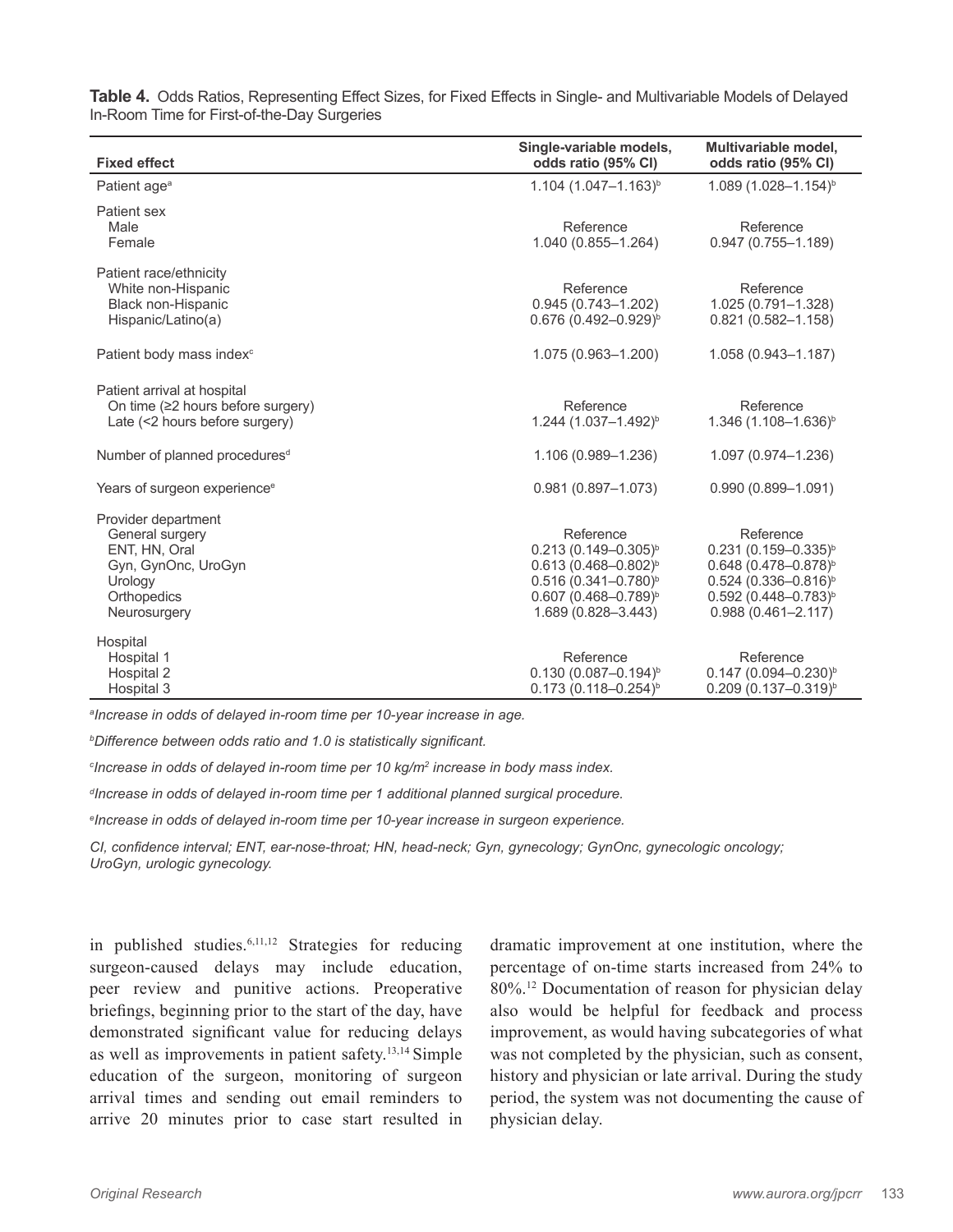As anesthesia was the second most commonly documented cause of delayed starts in our system, initiating the use of anesthesiologist-directed preoperative clinic visits or a separate preanesthesia testing area also might prove beneficial for reducing anesthesia's contribution to start delays.

In this study, not only did regression analysis reveal differential odds of case delay among facilities and departments, but delay documentation suggested variability in sources of delay. Anesthesia and staff were most faulted for delays at Hospital 2, whereas physician fault and no documentation of fault were most prevalent at Hospital 3. Other than late patient arrival, no salient causes of case delay were observed at Hospital 1. However, odds of delay were five times greater at Hospital 1 than the other two, suggesting that important influences associated with the facility went undescribed. Similarly, the departments of neurosurgery and general surgery showed higher frequencies of delay, longer delay periods and two times greater odds of delay than other departments, but no discriminating sources of delay stood out. Among other departments, physicians were most faulted for delays in gynecologic surgeries, urology recorded greater fault of the facility than other departments and orthopedics showed higher rates of anesthesia and staff faults. Given such inconsistency in delay sources, efforts to increase on-time starts may be most effective when departments or facilities representing problem areas are strategically targeted and interventions are tailored to overcome the most recognized challenges.

We discovered that 60% of delayed cases in our system were incompletely described in the electronic medical record in terms of delay cause or attributable fault. Observed deficiencies in documentation were certainly surprising because hospitals in our system uniformly use on-time start as a quality benchmark. However, lacking documentation may be secondary to inconsistent reporting of delays. As individual hospitals (and, perhaps, ORs) have different protocols in place for determining how and by whom documentation occurs, variability in completeness of documentation among facilities (from 33% at Hospital 3 to 61% at Hospital 2) and departments (from 30% in ENT/ head-neck/oral surgery to 51% in orthopedics) is then less surprising. Implementation of standardized methodology for reporting delays is a logical strategy to overcome inconsistencies among ORs and improve the comprehensiveness and quality of documentation. Also, determining the types of delay to be recorded and ensuring a higher specificity of the cause of delay would be beneficial. However, prior to implementation, systemwide training that focuses on the use of new methods within the current electronic health record framework would be required. By improving data quality and more accurately tracking causes of case delay, problem areas could be more readily identified, leading to reduction in OR case delays.<sup>5</sup>

Ultimately, decreased frequency and length of delay in first-of-the-day surgeries may prove beneficial for patient satisfaction, patient safety and resource efficiency. For the three hospital facilities in our study, a total loss of 2,320 hours and 46 minutes had accrued over the course of the study period (1.5 years) due to late OR starts. Based on published figures<sup>15,16</sup> and adjusting for inflation, we estimated the cost of delay to be \$519,388 in total lost revenue. However, this amount may be considered a conservative estimate of dollars lost because the financial costs of the surgeon and anesthesia are not incorporated.

A major strength of this study is the inclusion of three large urban hospitals from the same regional health care system, which allowed for comparison among different patient populations and potentially increased the generalizability of our findings. Consequently, our study represents the first published comparison of OR workflow patterns among hospitals in a single U.S. health care system. Limitations of our study are associated with its retrospective nature. For example, due to retrospective collection and review of electronic medical record data, we were unable to gather complete information on causes of delay. Only a prospective approach to workflow evaluation entailing universal preparatory training of medical staff in the OR system would have allowed for increased consistency and completeness in documentation. However, as the overarching goal of our effort was to identify problem areas within OR workflow, an initial evaluation of data content and quality was a required first step.

We also did not incorporate some variables in our analysis that may have influenced workflow in the OR setting. Such variables include patient-specific factors (e.g. regularity of visiting the facility, distance between home and facility,